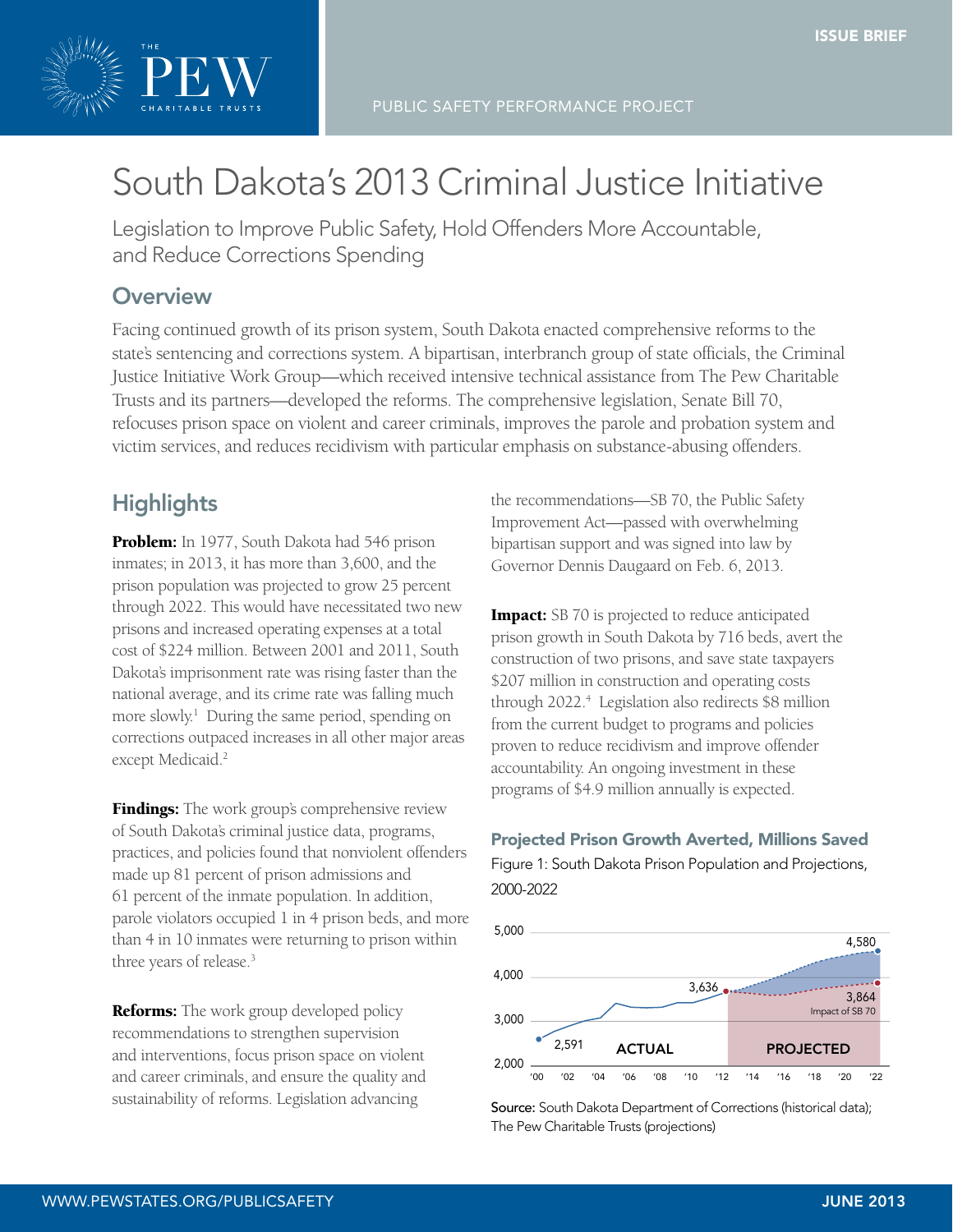# **Background**

Between 1977 and 2011, the imprisonment rate in South Dakota grew from 76 inmates per 100,000 residents to 426. The rate is the highest among the state's neighbors—Iowa, Minnesota, Montana, Nebraska, North Dakota, and Wyoming—and more than twice those of North Dakota and Minnesota.<sup>5</sup>

A substantial cost accompanied this growth. In fiscal 2011, the state's corrections budget was more than \$100 million, up from \$26 million in fiscal 1991.6

Yet, this increase in prison population and spending had not provided South Dakota taxpayers with commensurate public safety returns. From 2001 to 2011, 16 states reduced both their imprisonment rates and crime rates. South Dakota was not one of them. Nationally, the imprisonment rate rose just 2 percent during that period while crime declined 21 percent. In South Dakota, however, the imprisonment rate rose 15 percent and crime dropped just 11 percent.7

(C) We have been putting a lot of<br>people in prison ... but we have<br>aw recognized that we haven't people in prison … but we have now recognized that we haven't changed behaviors of those prisoners. Most of them get out of prison eventually and a very high proportion goes back, because the main change that took place in prison is that they became better criminals."

-Sen. Craig Tieszen, floor testimony, Jan. 24, 2013

In addition, a 2011 study reported that the state's recidivism rate was approximately 45 percent; more than 4 in 10 exiting inmates were returning to prison within three years.<sup>8</sup>

Under current policies, South Dakota's prison population was projected to grow 25 percent over 10 years, reaching 4,580 inmates in 2022. The female inmate population would have reached capacity by 2015, and the male population would have exceeded 95 percent capacity by 2019. State officials estimated the increases would require the construction and operation of two new prisons at a cost to taxpayers of \$224 million.

# The South Dakota Criminal Justice Initiative

Seeking to improve public safety and contain prison costs, Governor Dennis Daugaard, Chief Justice David Gilbertson, Senate Majority Leader Russell Olson, and House Majority Leader David Lust established the Criminal Justice Initiative Work Group in 2012. The 18-member, bipartisan work group included representatives from the executive, legislative, and judicial branches, as well as law enforcement, substance abuse and mental health treatment providers, prosecutors, and defense attorneys. (See page 10 for a list of members.)

In the summer of 2012, the work group began a five-month process to analyze South Dakota's sentencing and corrections data; discuss criminal justice programs, policies, and practices; examine options proven to reduce recidivism; and issue research-based, fiscally sound policy recommendations to improve public safety, hold offenders more accountable, and reduce spending.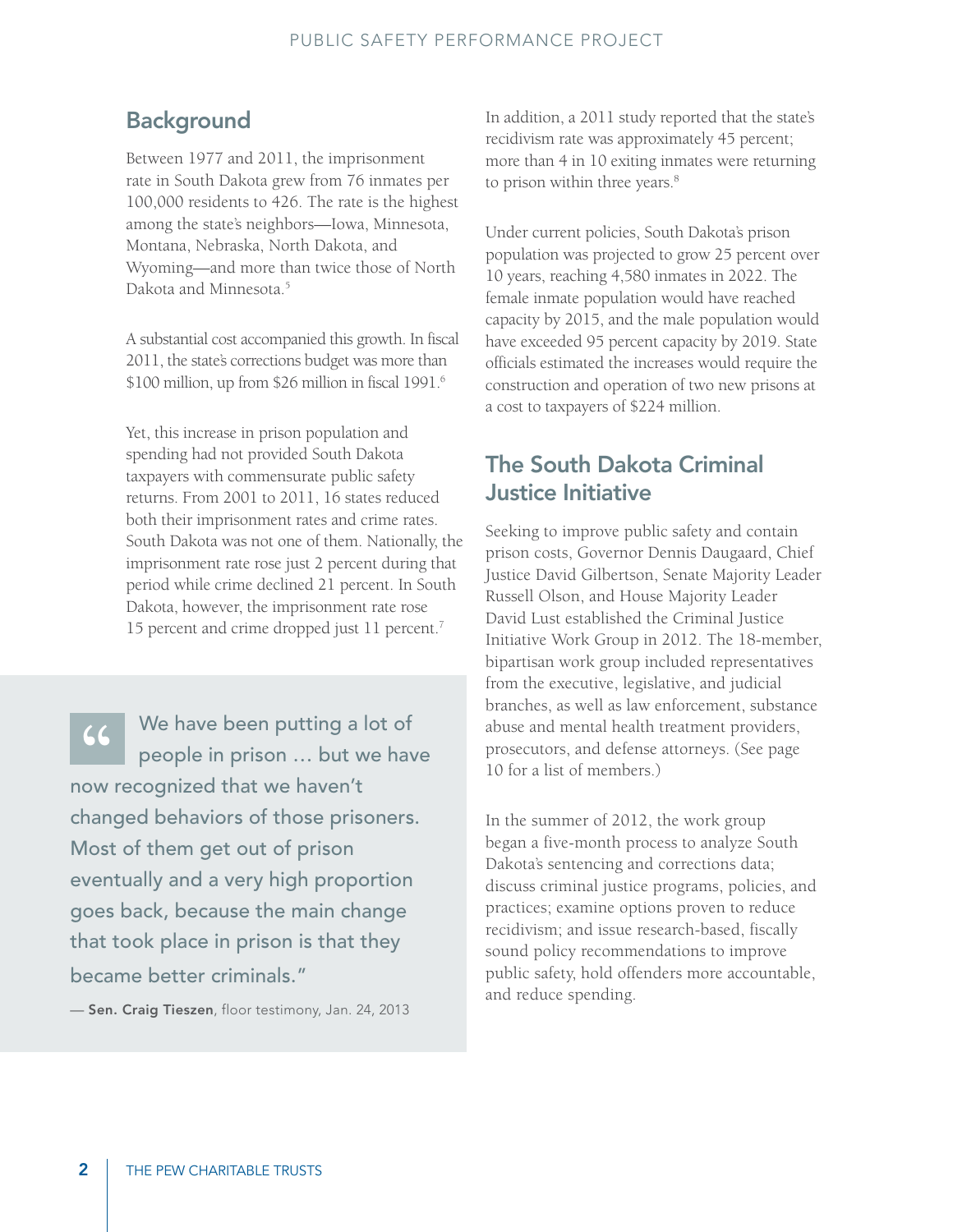The data-driven effort was supplemented by extensive outreach. Starting in early 2012, staff conducted more than 36 meetings reaching more than 400 stakeholders statewide. Additionally, three advisory groups were convened to inform the work group's process:

- The Council of Advisors reviewed and provided feedback on the key findings and recommendations. (See page 10 for a list of members.)
- The work group's Native American Subcommittee analyzed data and provided specific recommendations and feedback regarding Native Americans and the criminal justice system in the state.
- A victim, survivor, and advocate round table was held to provide policy ideas and key priorities from the victim perspective.

These outreach efforts brought many perspectives to major data and system findings and helped develop and inform specific policy recommendations.

The Pew Charitable Trusts and its partner, the Crime and Justice Institute at Community Resources for Justice, provided technical assistance to the work group in analyzing current sentencing and corrections policies and generating datadriven policy options.

# Key Findings

After a comprehensive review of state data, the work group identified several critical trends and a handful of policies that were primarily responsible for the makeup and growth of South Dakota's prison population.

## High proportion of inmates serving time for nonviolent crimes

State data showed that nonviolent offenders, particularly those convicted of drug- and alcoholrelated crimes, made up a large and increasing share of prison sentences. In 2012, 81 percent of newly admitted prisoners were nonviolent offenders and 53 percent were drug and alcohol offenders, up from 78 and 41 percent, respectively, in 2000.

The result was a high proportion of offenders in prison for nonviolent crimes:

- 61 percent of offenders are in prison for nonviolent offenses.
- 31 percent—28 percent of men and 55 percent of women—are in prison for drug- or alcohol-related crimes.
- Of those in prison for drug offenses, more than two-thirds (68 percent) were convicted of possession, as opposed to distribution or manufacturing.

#### nercent of Frisoners<br>""" 2: South Delate Britan Bandation Nonviolent Offenders Are More Than 60 Percent of Prisoners

Figure 2: South Dakota Prison Population<br>by Offense Type, 2012 South Dakota prison population by offense type, 2012 by Offense Type, 2012



Source: South Dakota Department of Corrections; analysis by The Pew Charitable Trusts

South Dakota prison population by offense type, 2012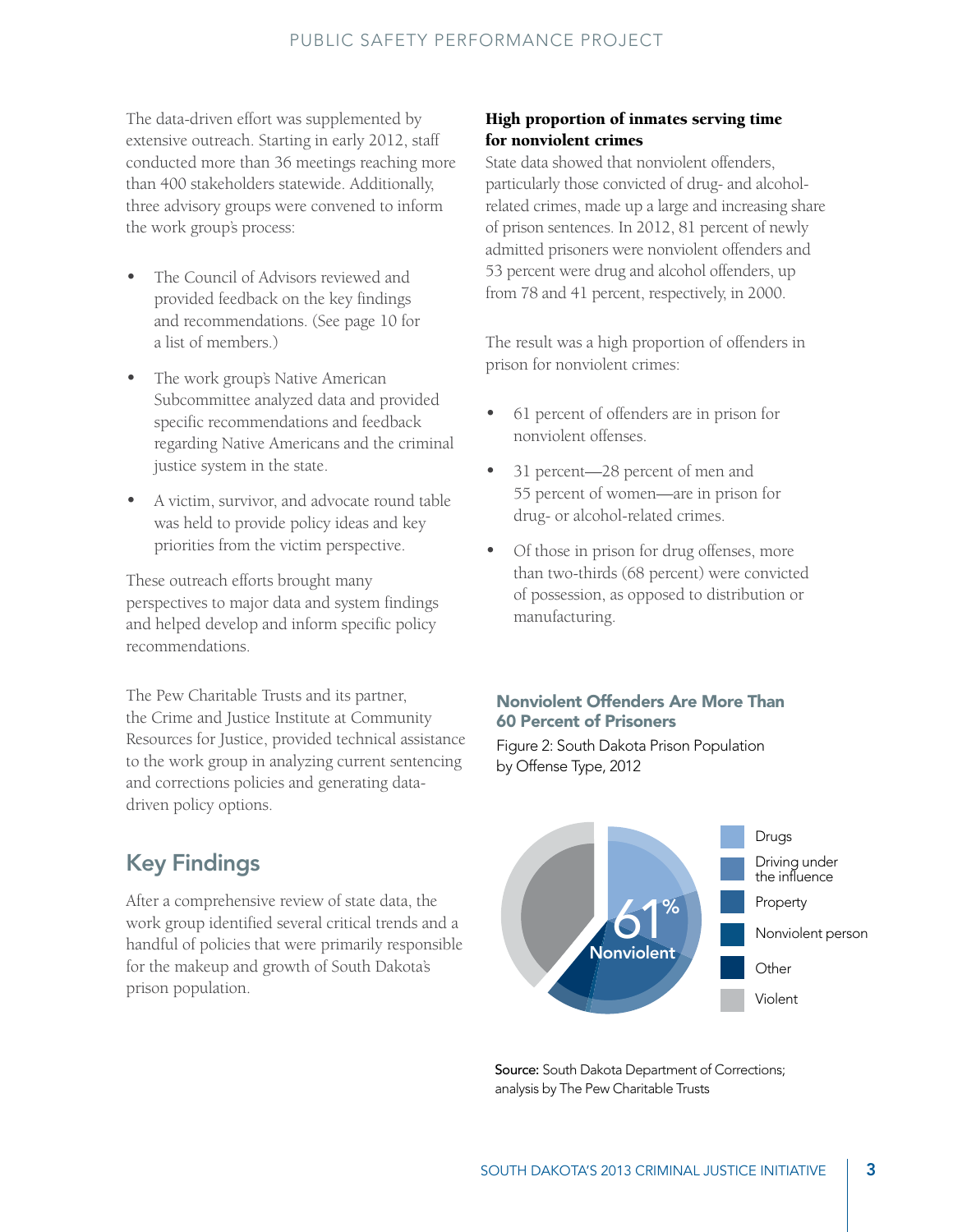• More South Dakota inmates were serving time for drug possession than any other offense. Nonviolent crimes accounted for six of the top 10 offenses (Figure 3).

### Increasing number of inmates are parole violators

The work group found that many inmates were in prison because they had violated terms of their probation or parole supervision. In 2012, about 38 percent of the 2,782 offenders admitted to prison were sentenced for a new conviction; the remaining 62 percent was sentenced for a violation

#### Nonviolent Crimes Top Inmate Offense List

Figure 3: Top 10 South Dakota Inmate Offenses, 2012

| 1              | <b>Drug possession</b>                      | 12% |
|----------------|---------------------------------------------|-----|
| $\overline{2}$ | <b>Grand theft</b>                          | 9%  |
| 3              | Aggravated assault                          | 7%  |
| 4              | Driving under the influence,<br>3rd offense | 7%  |
| 5              | Sexual contact with a child                 | 6%  |
| 6              | Burglary, 3rd degree                        | 5%  |
| 7              | Driving under the influence,<br>4th offense | 3%  |
| 8              | Forgery                                     | 3%  |
| 9              | Robbery, 1st degree                         | 3%  |
| 10             | Rape, 1st degree                            | 3%  |

Notes: Bolded offenses are nonviolent. Percentages indicate share of standing prison population, July 1, 2012.

Source: South Dakota Department of Corrections; analysis by The Pew Charitable Trusts

of parole (768) or probation (257), or as a shortterm admission, detainee, or relapser (699).

The work group found that the number of offenders coming into prison due to parole violations increased significantly between 2000 and 2012. In 2000, 270 offenders entered prison this way; overall, parole violators made up 18 percent of the population. By 2012 those figures had risen to 768 and 25 percent, respectively. Parole violators released from prison in 2012 had spent, on average, 1.4 years in prison for their violations.

The work group took a close look at readmitted parolees and parole violators because of their substantial contribution to prison growth. About two-thirds of parolees who reentered prison did so as a parole violator; the other third were convicted of new crimes. Of all offenders on parole, 42 percent had their parole revoked and were sent back to prison within three years. The average time offenders were on parole before revocation was  $10$  months<sup>9</sup>

# Work Group Report

The work group set out to craft a policy package that would help South Dakota realize more offender accountability and public safety at less taxpayer expense. It issued a report in November 2012 with policy recommendations to strengthen supervision and intervention, focus prison space on violent and career criminals, and ensure the quality and sustainability of reforms.10

The report was translated into legislation and introduced as SB 70, the Public Safety Improvement Act, by a bipartisan coalition of 70 co-sponsors from both chambers. The reforms are projected to contain prison growth and free up resources for reinvestment into evidence-based programs that reduce recidivism and decrease the need for prison expenditures.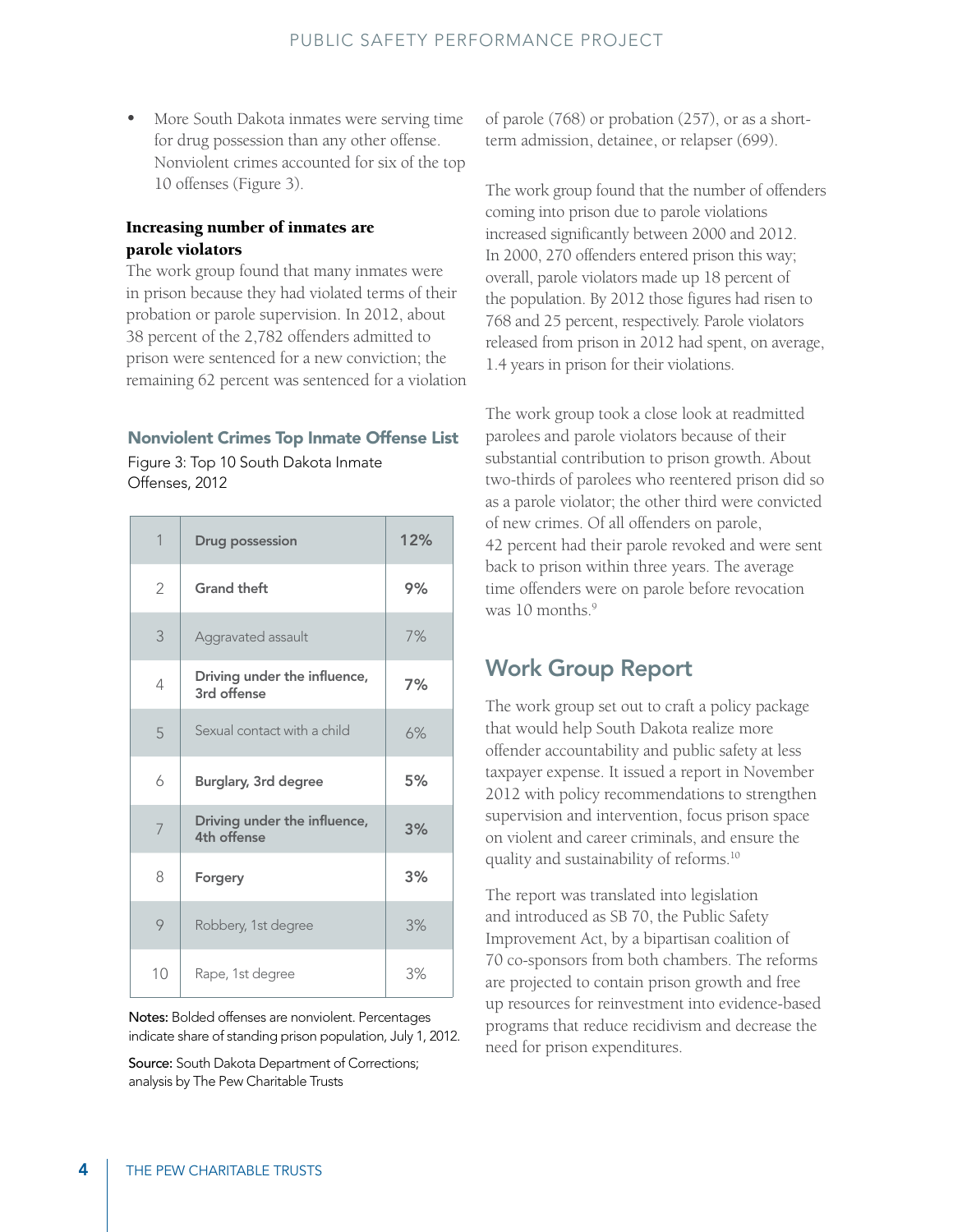

Gov. Dennis Daugaard signs the Public Safety Improvement Act into law Feb. 6, 2013. Photo by Chad Coppess, South Dakota Department of Tourism

# The Public Safety Improvement Act

The South Dakota Legislature overwhelmingly passed SB 70 by votes of 31-2 in the Senate and 63-7 in the House. Gov. Daugaard signed it into law Feb. 6, 2013.

The act is expected to avert the need for 716 prison beds, saving \$207 million in construction and operating expenses over the next 10 years. This includes avoiding the construction of two new prisons—a facility for women in 2015 and a facility for men in 2020.

**66 Our state faces a clear choice. Down one path, we can continue to build prisons and allow corrections to consume an ever-increasing**<br>**PERIODIST:** The alternative is to follow the path build prisons and allow corrections to consume an ever-increasing proportion of taxpayers' dollars. The alternative is to follow the path blazed by almost two dozen states across the country. A path that makes us safer and one that will save our state millions of dollars."

— Gov. Dennis Daugaard, State of the State address, Jan. 8, 2013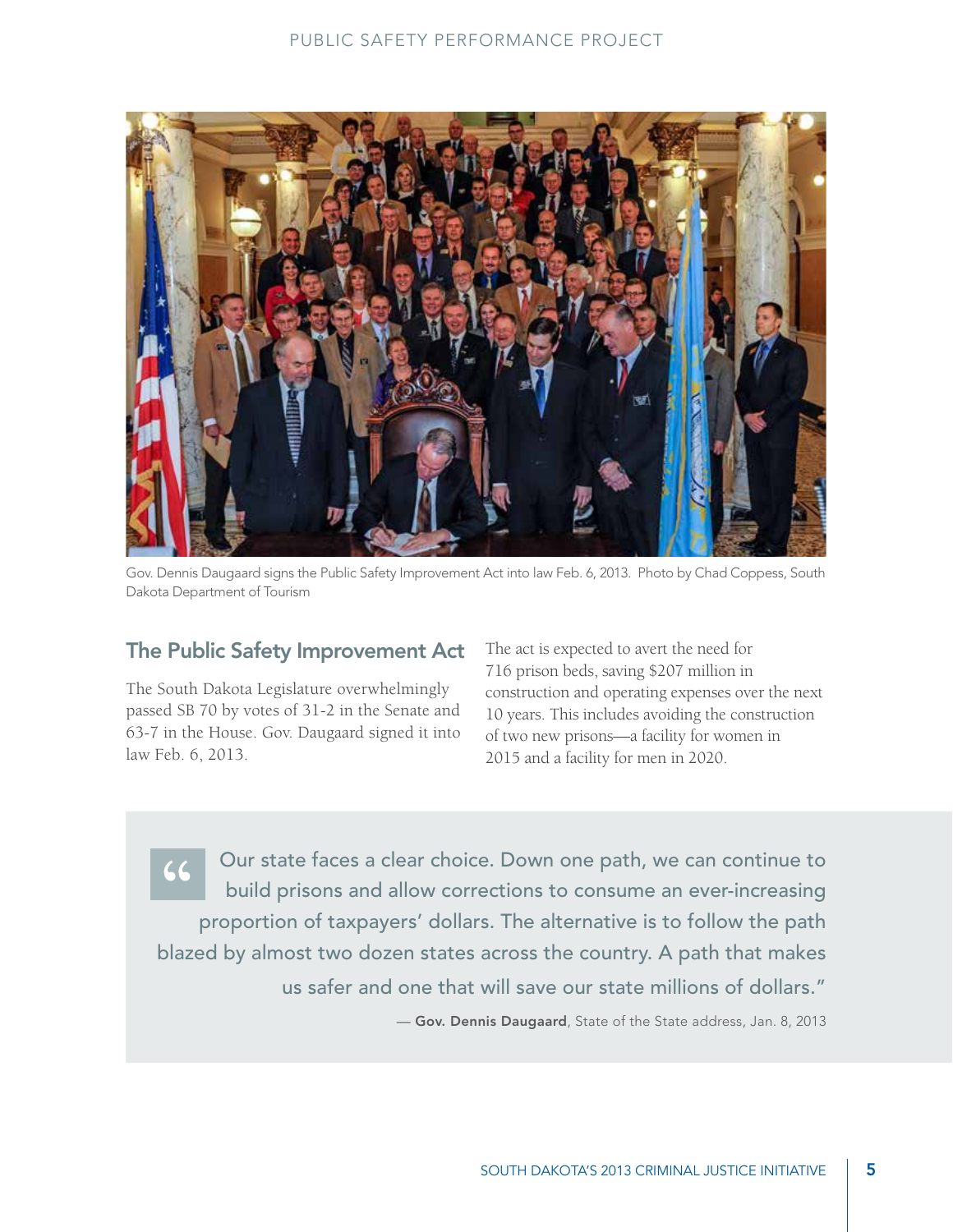## State Makes Comprehensive Investments in Effective Public Safety Strategies

Table 1: Reinvestment in the 2013 South Dakota Public Safety Improvement Act

| Time                                                                 |                                         | Reinvestment                                                                                                                                |  |
|----------------------------------------------------------------------|-----------------------------------------|---------------------------------------------------------------------------------------------------------------------------------------------|--|
| \$8 million<br>Year 1                                                |                                         | \$177,000 for training and implementation of evidenced-based practices                                                                      |  |
|                                                                      |                                         | \$438,000 for pilots, which are based on the Hawaii Opportunity<br>Probation with Enforcement, or HOPE, approach                            |  |
|                                                                      |                                         | \$250,000 for pilot supervision programs involving the parole system<br>and Native American tribes                                          |  |
|                                                                      |                                         | \$250,000 for the Department of Corrections to establish a housing<br>pilot to improve outcomes for offenders released to parole            |  |
|                                                                      |                                         | \$800,000 for a statewide automated victim information and<br>notification, or SAVIN, system                                                |  |
|                                                                      |                                         | \$300,000 for a financial accountability system for offenders                                                                               |  |
|                                                                      |                                         | \$1 million to offset potential jail costs related to probation violations                                                                  |  |
|                                                                      | \$4.9 million<br>per year<br>Years 2-10 | \$725,000 into drug and DUI courts to expand these options to areas<br>across the state with the greatest need                              |  |
|                                                                      |                                         | \$3.2 million in expanded substance abuse, mental health, and<br>cognitive-based treatment services for probation and parole<br>populations |  |
|                                                                      |                                         | \$825,000 for probation and parole staff and evidenced-based<br>practices training                                                          |  |
|                                                                      |                                         | \$100,000 for SAVIN system                                                                                                                  |  |
| Total over 10 years: \$207 million saved and \$53 million reinvested |                                         |                                                                                                                                             |  |

Source: Office of the Governor of South Dakota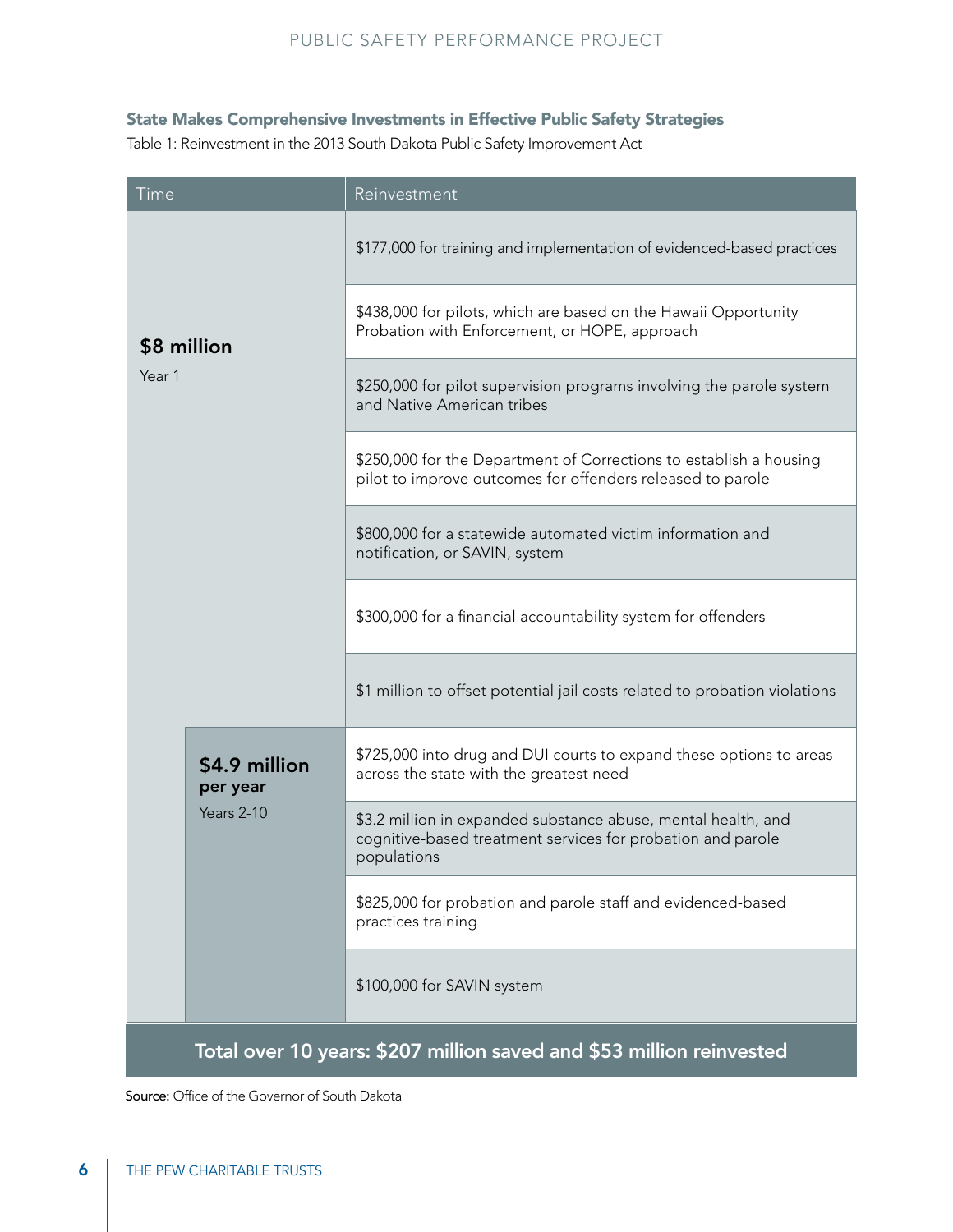The Legislature reinvested \$8 million from the fiscal 2013 and 2014 budgets into programs and policies designed to reduce recidivism and hold offenders more accountable, and is expected to continue funding these initiatives at \$4.9 million annually.

More specifically, the law is structured around three primary goals:

## **Strengthen offender supervision** and accountability

The law expands the tools and options available to judges, court service officers, the parole board, and parole agents to change offender behavior and reduce recidivism. Specifically, the act:

- Requires the state Supreme Court to establish formal structures for drug and DUI courts, including creating eligibility criteria and performance measures.
- Requires judges to identify military veterans and their potential treatment needs.
- Creates two pilot probation programs based on the Hawaii Opportunity Probation with Enforcement, or HOPE, model to deter crime through frequent drug testing combined with swift and certain sanctions.<sup>11</sup>
- Authorizes earned discharge from supervision of offenders who follow the conditions of probation and parole, providing an incentive for compliance and allowing probation and parole officers to focus on higher-risk offenders.
- Requires the use of evidence-based practices, including graduated sanctions, to improve probation and parole and reduce recidivism, as well as regular training for judges, parole board members, and probation and parole officers.
- Requires the court system and the departments of Corrections and Social Services to focus treatment and intervention programs for probation and parole populations on recidivism reduction and to report on outcomes.
- Authorizes the Department of Corrections, with the assistance of the Department of Tribal Relations, to create parole supervision pilot programs tailored to tribal communities.
- Provides funding for the Department of Corrections to establish a pilot transitional housing program for offenders released to parole.
- Requires the Office of the Attorney General to create a statewide automated victim information and notification, or SAVIN, system.
- Requires the South Dakota Unified Judicial System to administer a financial accountability system to improve the collection of court-ordered financial obligations by offenders who are no longer on probation or parole or have otherwise met all other conditions of their sentence.

" We have come to a fork in the<br>road where we have to decide<br>ather we will continue to be 'tough on road where we have to decide whether we will continue to be 'tough on crime' in the same manner as we have in the past with ever-increasing rates of incarceration or be fiscal conservatives. As other states have found, we cannot be both." — Chief Justice David Gilbertson,

State of the Judiciary address, Jan. 9, 2013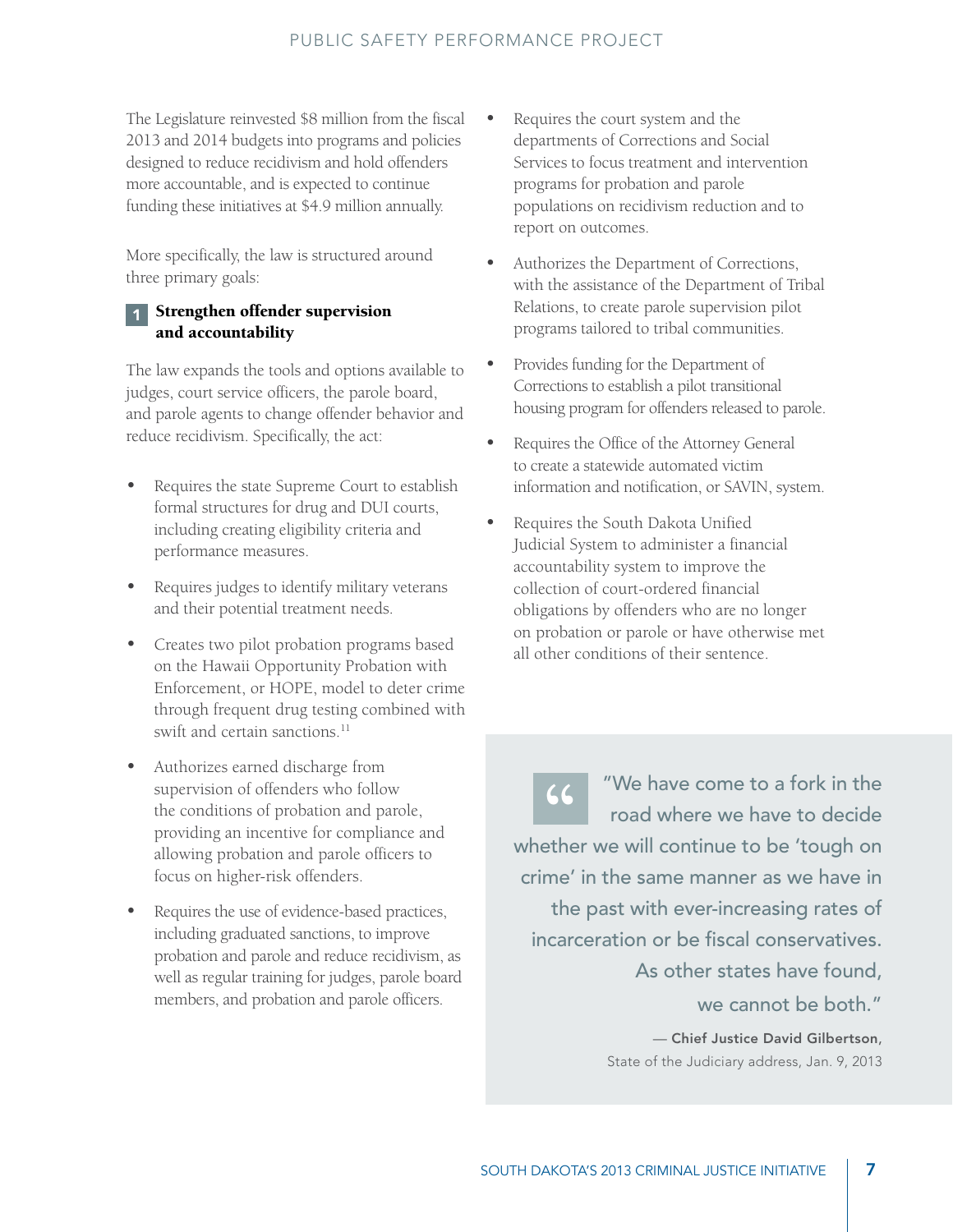#### 2 Focus prison space on violent and career criminals

The law reflects a consensus that serious offenders deserve long prison sentences but that many nonviolent offenders can serve shorter periods of incarceration or be effectively supervised in the community without jeopardizing public safety. This tiered approach is cost-effective and helps ensure that prison beds are focused on more serious offenders. Specifically, the act:

• Creates a tiered controlled-substance statute to differentiate between drug users and dealers; increases the available penalty for the most serious drug manufacturers, distributors, and dispensers to a Class 3 felony (15-year maximum); and reduces the punishment for drug possession to a Class 5 felony (five-year maximum). Previously, dealers and users were both subject to a Class 4 felony punishment, punishable by up to 10 years in prison.

" South Dakotans expect a criminal<br>
justice system that protects the<br>
whice and puts violent and sareor sriminal justice system that protects the public and puts violent and career criminals in prison. But the state spends a disproportionate share of our limited funds imprisoning nonviolent offenders for minor property crimes or crimes committed as a result of alcohol or drug addictions."

- Mark Meierhenry, former attorney general, and Judith Meierhenry, former Supreme Court justice, letter to the editor, *Argus Leader,* Dec. 6, 2012

- Creates more targeted punishments for certain property crimes, including increasing penalties for the most serious grand theft and reducing and subdividing sentences for grand theft of less than \$5,000 in value and for a thirddegree burglary, burglary of an unoccupied, uninhabitable structure:
	- Aggravated grand theft (of more than \$500,000 in value) increases from a Class 3 to a Class 2 felony (25-year maximum).
	- Theft of \$2,500 to \$5,000 decreases to a Class 5 felony.
	- Theft of \$1,000 to \$2,500 decreases to a Class 6 felony (two-year maximum).
	- Third-degree burglary becomes a Class 5 felony.
- Creates an additional penalty of five years (for those convicted six to nine times) or 10 years (for those convicted 10 or more times) of additional supervision for DUI offenses. Allows prosecutors more options for punishing fourthtime offenders by increasing the amount of time they can serve in local jails.
- Creates presumptive probation for nonviolent Class 5 and 6 felonies, establishing probation supervision as the appropriate punishment unless a court finds and states on the record that aggravating circumstances pose a significant risk to the public.

### **3** Ensure the quality and sustainability of reforms

To help policymakers and corrections officials assess and manage the overall performance of the system, the new law creates policies to ensure that the reforms achieve the impact anticipated. Specifically, the act: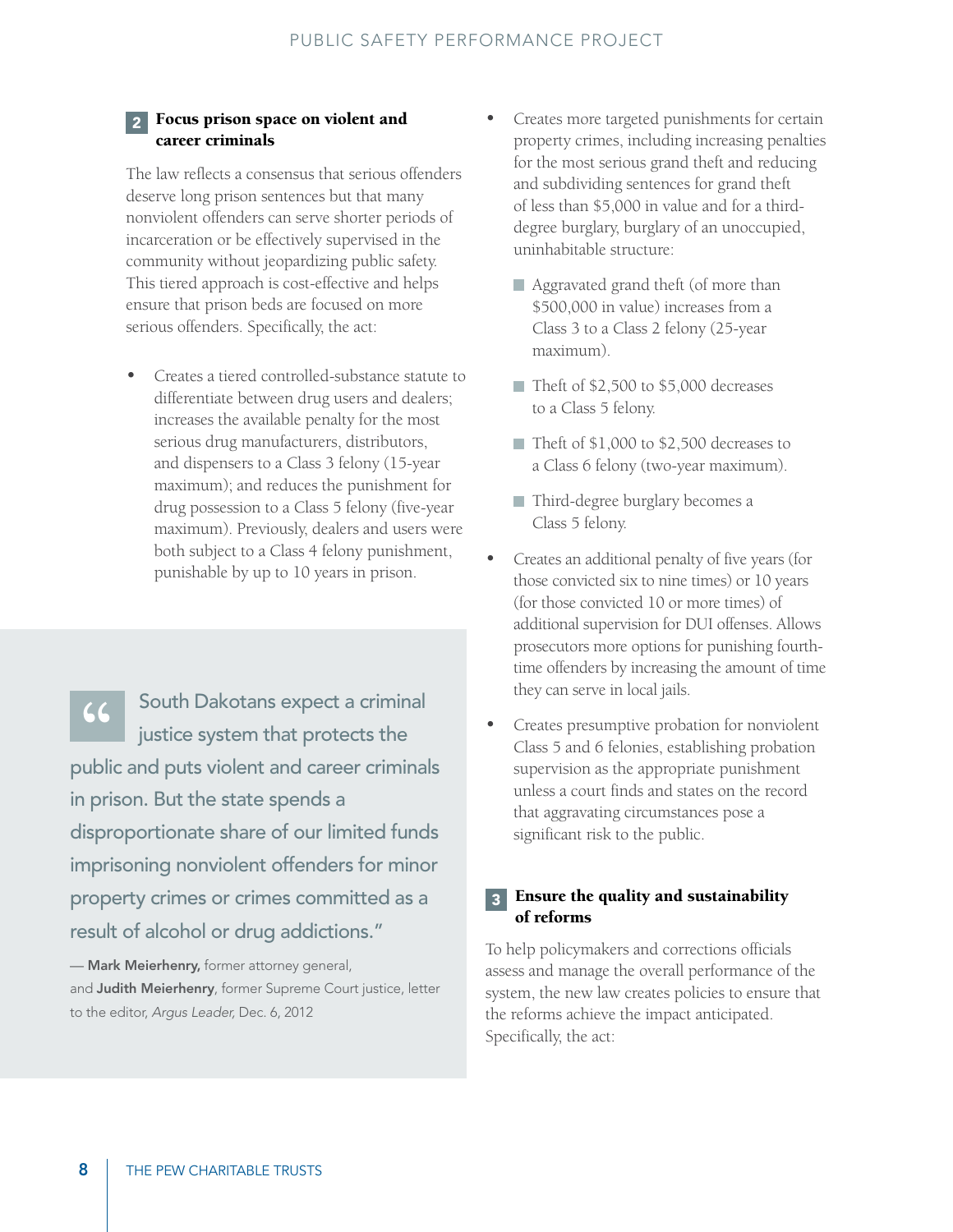- Creates an oversight council, which will sunset after five years, charged with monitoring and evaluating implementation of the reforms.
- Requires the Department of Corrections, Unified Judicial System, and Department of Social Services to develop performance and outcome measures and provide semiannual reports to the council.
- Requires the Bureau of Finance and Management or the Legislative Research Council to calculate a 10-year fiscal impact statement for any bill, amendment, or ballot initiative that may affect state prison or county jail populations.
- Creates a reinvestment funding structure for counties that jail additional offenders locally.
- Streamlines criminal justice proceedings by limiting preliminary hearings to felony cases.

The Justice Reinvestment Initiative is supported by The Pew Charitable Trusts and the U.S. Department of Justice's Bureau of Justice Assistance. Intensive technical assistance to the states is provided by Pew, the Council of State Governments Justice Center, the Vera Institute of Justice, and other partners.

#### Full text of legislation online at

http://legis.state.sd.us/sessions/2013/Bill. aspx?File=SB70ENR.htm.

#### Working group full report online at

http://www.pewstates.org/uploadedFiles/PCS\_ Assets/2013/CJI\_report\_Nov\_2012.pdf.

# broad support

Among the South Dakota groups that endorsed the legislation were:

Police Chiefs' Association Sheriffs' Association Association of County Commissioners State's Attorneys Association State Bar of South Dakota Network Against Family Violence and Sexual Assault Council of Substance Abuse Directors Council of Mental Health Centers

Senate Bill 70 ... is an example of<br>the type of legislation many of us<br>thought we would be doing routinely the type of legislation many of us thought we would be doing routinely. It's the kind of thing that enticed many of us to run for the Legislature, and that is transformational, profound change in the way something is done." — House Majority Leader David Lust, floor testimony, Jan. 31, 2013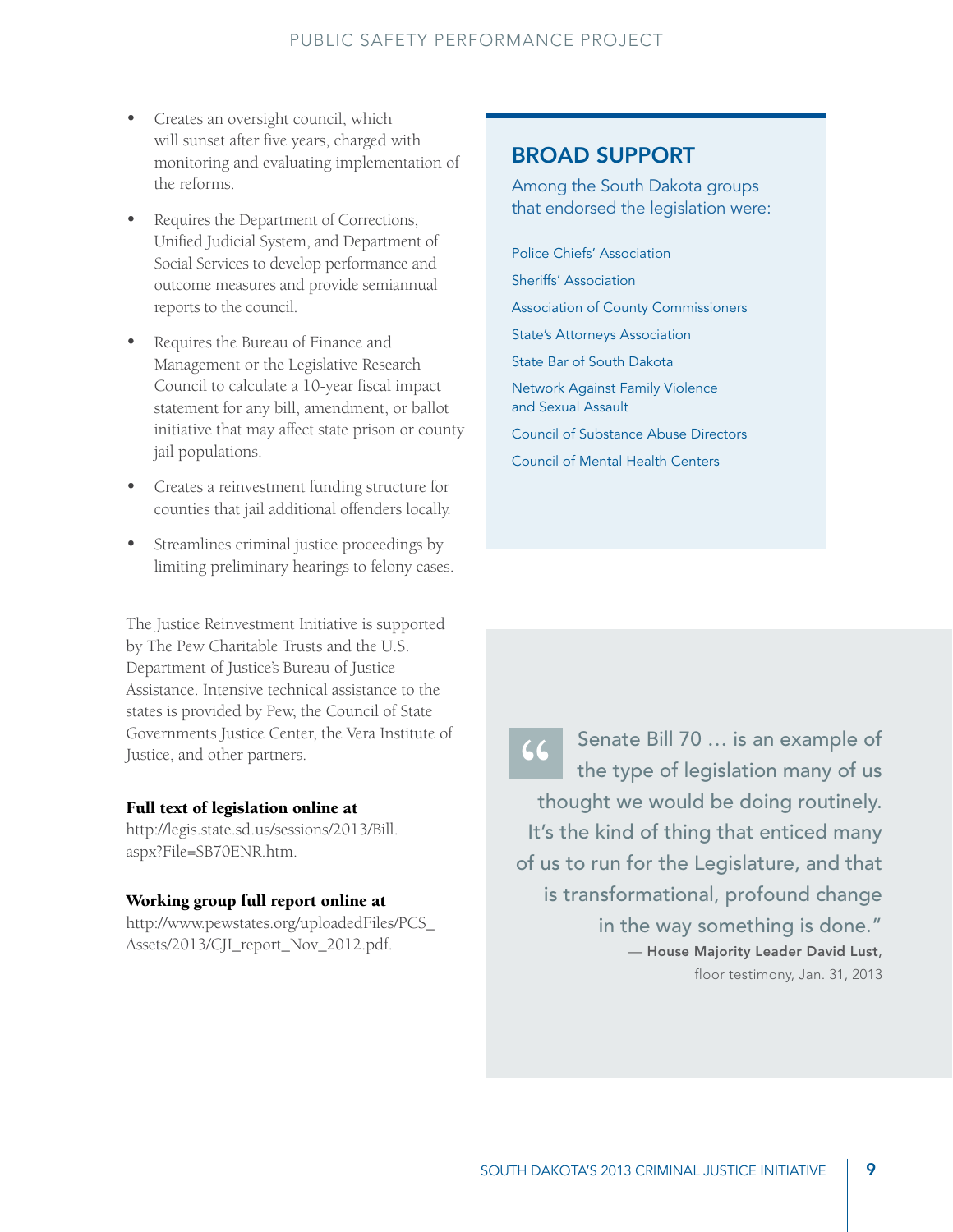# Members of the Criminal Justice Initiative Work Group

Jim D. Seward General Counsel for Gov. Daugaard, Chair

Sen. James Bradford (D-District 27)

Terry Dosch Executive Director, South Dakota Council of Mental Health Centers Inc. and South Dakota Council of Substance Abuse Directors Inc.

Max Gors Attorney General's Designee

Rep. Brian Gosch (R-District 32)

Sen. Ried Holien (R-District 05)

Dusty Johnson Chief of Staff to Gov. Daugaard

Dennis Kaemingk Secretary, Department of Corrections

Larry Long Presiding Judge, 2nd Judicial Circuit Court

Sen. Larry Lucas (D-District 26)

Aaron McGowan State's Attorney, Minnehaha County

Scott Myren Judge, 5th Judicial Circuit Court

David Nelson Chairman, Board of Pardons and Paroles

Michelle Palmer-Percy Magistrate Judge, 4th Judicial Circuit Court

G. Matthew Pike Chief Deputy, Lawrence County Public Defender's Office

Rep. Jacqueline Sly (R-District 33)

Kevin Thom Sheriff, Pennington County

Sen. Craig Tieszen (R-District 34)

## Members of the Council of Advisors

#### Gene Abdallah

Former Legislator, Former U.S. Marshal for South Dakota, Former Highway Patrol Superintendent

Joni Clark Cutler Former Legislator

Christine Hutton Professor, University of South Dakota School of Law Judith Meierhenry Former Supreme Court Justice

Mark Meierhenry Former Attorney General

Thomas Nicholson President, State Bar Association

Roger Tellinghuisen Former Attorney General Tim D. Tucker Presiding Judge, 3rd Judicial Circuit Court

Lori Wilbur Justice, Supreme Court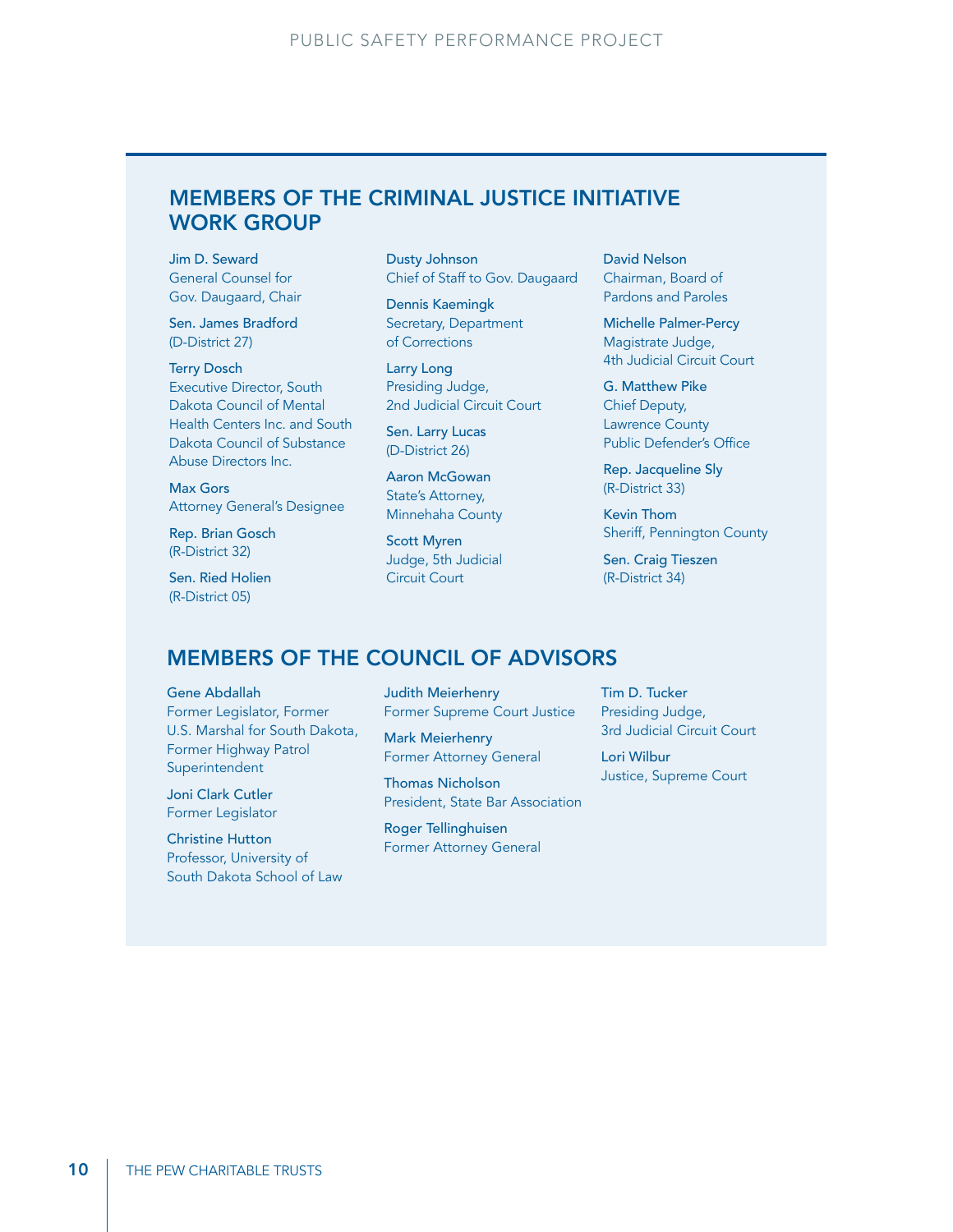# Endnotes

<sup>1</sup> Crime data are from the FBI's Uniform Crime Reports (http://ucrdatatool.gov). Incarceration data come from the U.S. Justice Department, Bureau of Justice Statistics' Prisoner Series (http://bjs.ojp.usdoj.gov/ index.cfm?ty=pbse&sid=40).

2 Department of Justice, Bureau of Justice Statistics, Prisoner Series. National Association of State Budget Officers, or NASBO, State Expenditure Reports, 1992 and 2012.

<sup>3</sup> Unless otherwise cited, the analyses in this report were conducted for the Criminal Justice Initiative Working Group by Pew using data provided by the South Dakota Department of Corrections.

4 The averted cost savings include the avoidance of a \$36 million women's facility being built in 2015 and a \$90 million men's facility being built in 2020.

5 Department of Justice, Bureau of Justice Statistics, Prisoner Series.

6 NASBO State Expenditure Reports, 1992 and 2012. Adjusted to 2011 dollars, the 1991 figure is \$43 million.

7 Crime data are from the FBI's Uniform Crime Reports. Incarceration data come from the Bureau of Justice Statistics' Prisoner Series. The 16 states are CA, CT, DE, HI, MA, MD, MI, MS, MT, NJ, NV, NY, OK, SC, TX, and WI.

8 Pew Center on the States, "State of Recidivism: The Revolving Door of America's Prisons," Washington: The Pew Charitable Trusts (April 2011).

<sup>9</sup> The percentage returned to prison rises to 52 percent and the average length of time before return declines to eight months when admission as a detainee or relapser (offenders who return to prison for very short stays) is included.

<sup>10</sup> 2012 South Dakota Criminal Justice Initiative Work Group Final Report. http://www.pewstates. org/uploadedFiles/PCS\_Assets/2013/CJI\_report\_ Nov\_2012.pdf.

<sup>11</sup> More information about HOPE can be found at http://www.pewstates.org/research/featured-collections/ hawaiis-hope-program-85899376461 and at http:// www.hopeprobation.org.